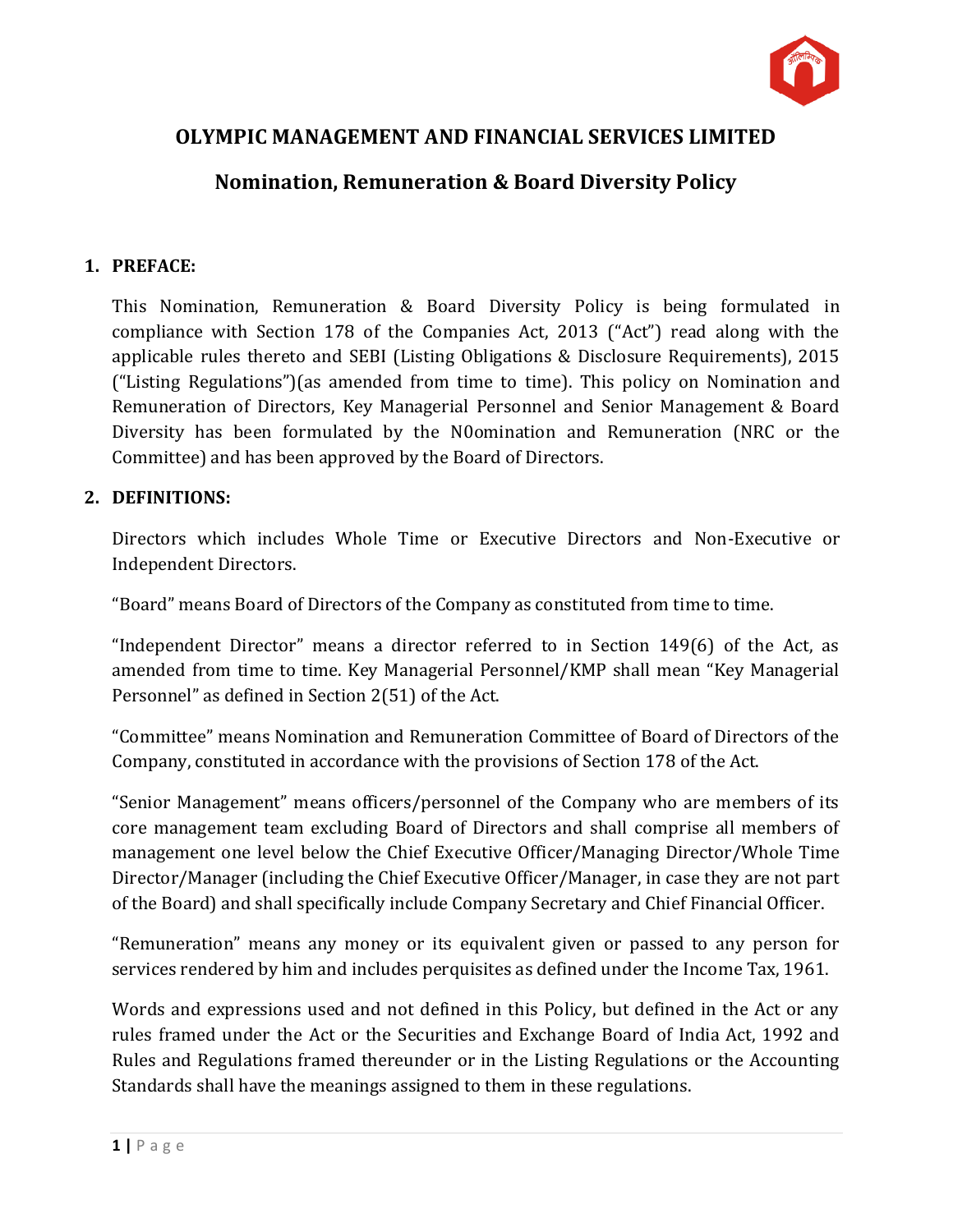

#### **3. AIMS AND OBJECTIVES:**

This policy is intended to ensure that:

- All Directors and Executives of the Company are recognized and rewarded for their performance in a fair and equitable manner;
- To ensure that remuneration paid to Directors and Executives is competitive, enabling the Company to attract and retain employees capable of meeting the Company's needs and service delivery obligations; and
- To reward Directors and Executives for achieving pre-determined Company, Departmental as well as personal/individual performance targets and goals.

## **4. APPLICATION OF THIS POLICY:**

This Policy is applicable to:

i) Directors (Executive and Non-Executive) ii) Key Managerial Personnel iii)Senior Management iv)Other Employees.

#### **5. GENERAL POLICY STATEMENT:**

The role of the Committee shall, inter-alia, include the following:

- i) To formulate criteria for determining qualifications, positive attributes and independence of a director and recommend to the Board a policy, relating to the remuneration of the Directors, Key Managerial Personnel and other Employees;
- ii) To formulate criteria for evaluation of Independent Directors and the Board;
- iii) To devise a policy on Board diversity;
- iv) To identify persons who are qualified to become directors and who may be appointed in Senior Management in accordance with the criteria laid down, and recommend to the Board their appointment and removal.
- v) To decide whether to extend or continue the term of appointment of the Independent Director, on the basis of the report of performance evaluation of Independent Directors.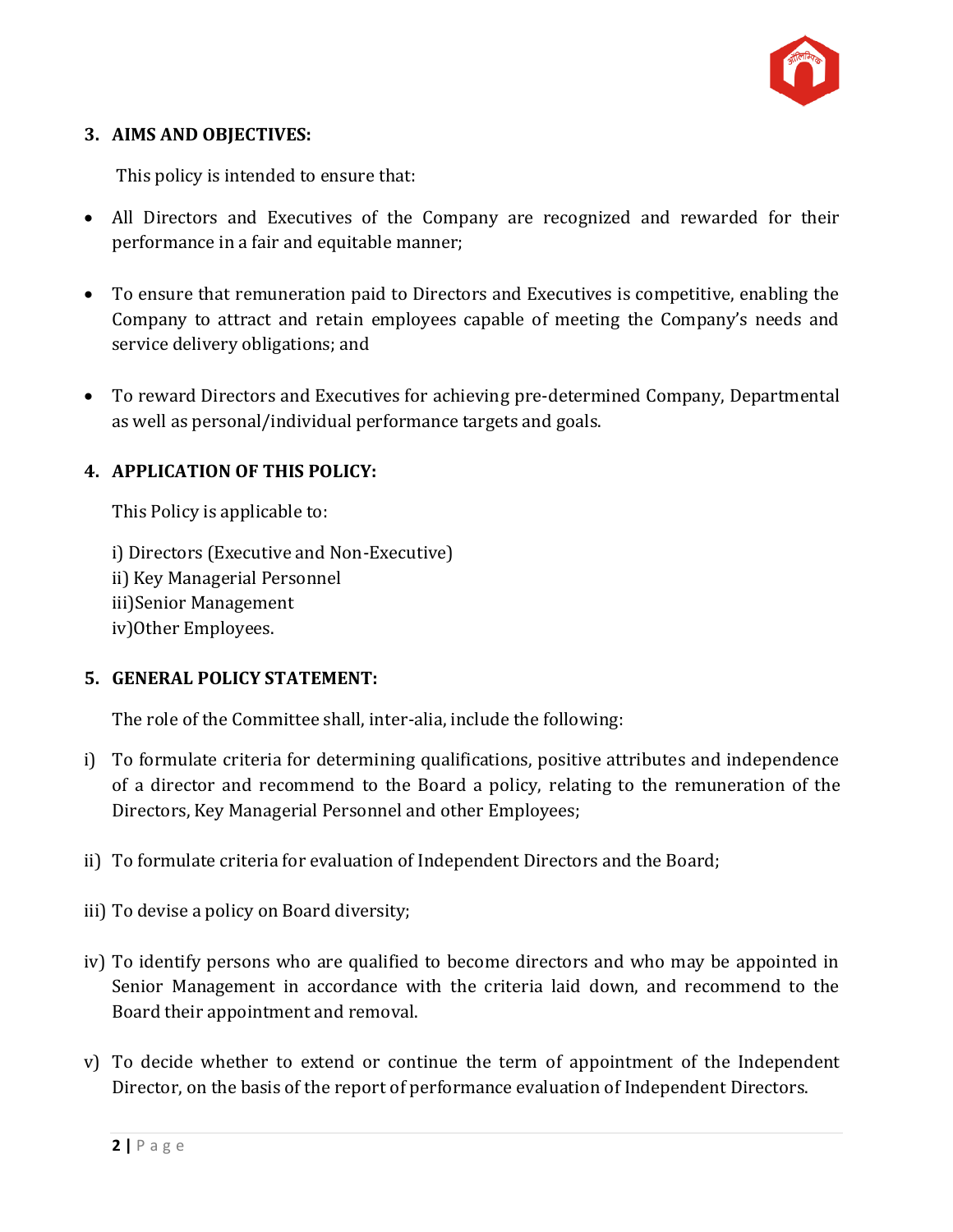

vi) To recommend to the Board, all remuneration, in whatever form, payable to Senior Management.

The Nomination and Remuneration Committee shall ensure that –

(a) the level and composition of remuneration is reasonable and sufficient to attract, retain and motivate Directors of the quality required to run the Company successfully;

(b) relationship of remuneration to performance is clear and meets appropriate performance benchmarks; and

(c) remuneration to Directors, Key Managerial Personnel and Senior Management involves a balance between fixed and incentive pay reflecting short and long-term performance objectives appropriate to the working of the company and its goals.

# **6. Appointment and Removal of Director, Key Management Personnel ("KMP") and Senior Management**

## **6.1 Appointment criteria and qualification:**

- i) The Committee shall identify and ascertain the integrity, qualification, expertise and experience of the person for appointment as Director, KMP or at Senior Management level and recommend to the Board his/her appointment as per Company's Policy.
- ii) A person should possess adequate qualification, expertise and experience for the position he/she is considered for appointment. The Committee has discretion to decide whether qualification, expertise and experience possessed by a person is sufficient/ satisfactory for the concerned position.
- iii) Appointment of Independent Directors is subject compliance of provisions of Section 149 of the Act, read with schedule IV and rules there under.
- iv)The Company shall not appoint or continue the employment of any person as Managing Director, Whole-time Director and Manager who has attained the age of seventy years, provided that the term of the person holding this position may be extended beyond the age of seventy years with the approval of shareholders by passing a special resolution based on the explanatory statement annexed to the notice for such motion indicating the justification for extension of appointment beyond seventy years.

## **6.2 Term/ Tenure of Appointment**

i) The Company shall appoint or re-appoint any person as its Executive Chairman or Managing Director or Executive Director or Whole Time Director or Manager for a term not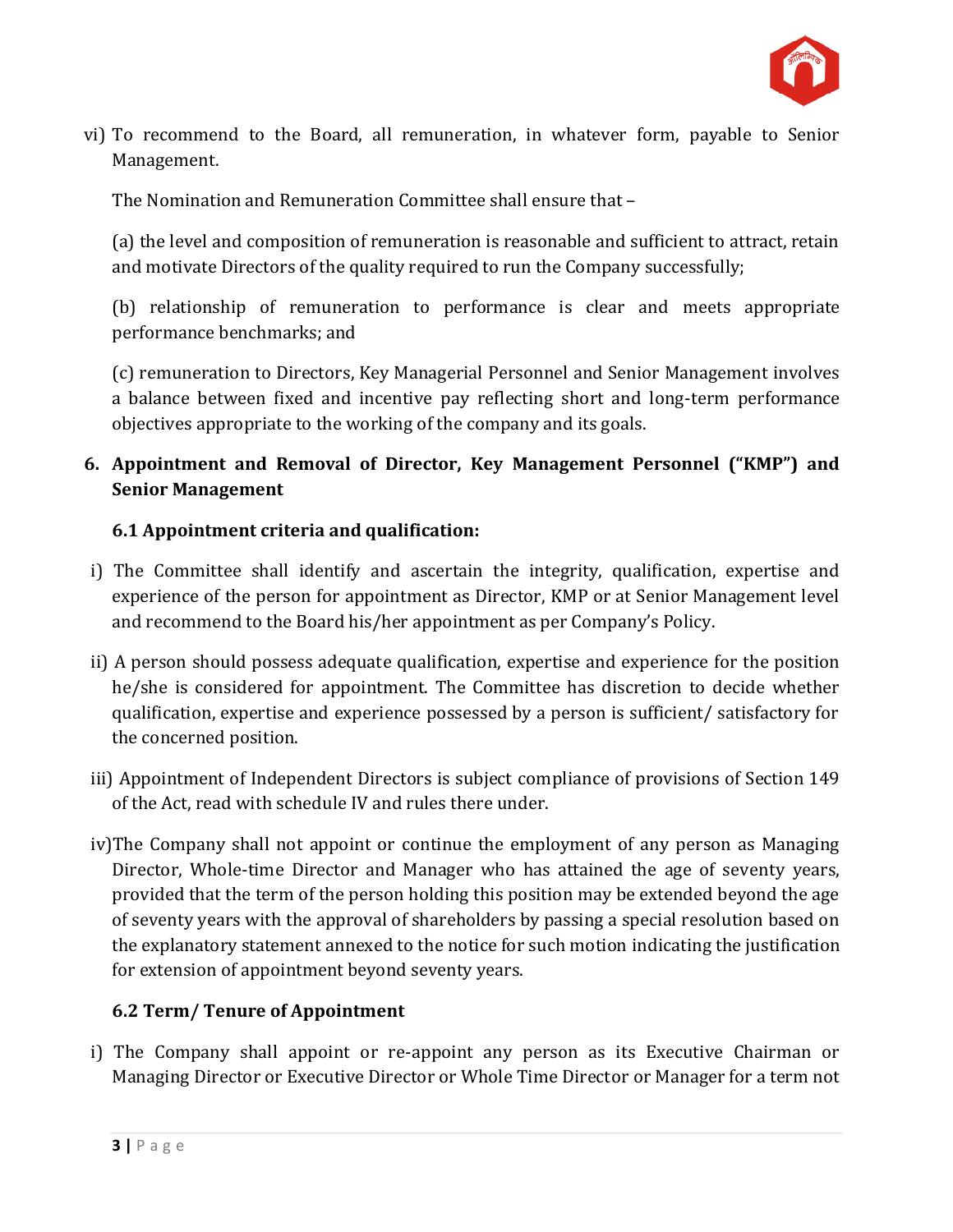

exceeding five years at a time. No re-appointment shall be made earlier than one year before the expiry of term.

- ii) An Independent Director shall hold office for such term which should not exceed a maximum of five consecutive years on the Board of the Company, as may be recommended by the Committee and approved by the Board and shareholders and will be eligible for reappointment on passing of a special resolution by the Company and disclosure of such appointment in the Board's report.
- iii) No Independent Director shall hold office for more than two consecutive terms, but such Independent Director shall be eligible for appointment after expiry of three years of ceasing to become an Independent Director.

Provided that an Independent Director shall not, during the said period of three years, be appointed in or be associated with the Company in any other capacity, either directly or indirectly.

iv) The maximum tenure of Independent Directors shall be in accordance with the Act and rules made thereunder.

## **6.3 Evaluation:**

The Committee shall carry out evaluation of performance of every Director. The Committee shall identify evaluation criteria which will evaluate Directors based on knowledge to perform the role, time and level of participation, performance of duties, level of oversight, professional conduct and independence. The appointment/re-appointment/continuation of Independent Directors on the Board shall be subject to the outcome of the yearly evaluation process.

#### **6.4 Removal:**

Due to reasons for any disqualification mentioned in the Act, and Rules made there under or under any other applicable Act, rules and regulations, the Committee may recommend, to the Board with reasons recorded in writing, removal of a Director, KMP or Senior Management subject to the provisions and compliance of the said Act, rules and regulations.

## **6.5 Retirement:**

The Directors, KMP and Senior Management Staff shall retire as per the applicable provisions of the Act and as per provisions of the Articles of Association of the Company. The Committee may recommend to the Board for retention of any Director, KMP, Senior Management in the same position/remuneration or otherwise even after attaining the retirement age, for the benefit of the Company.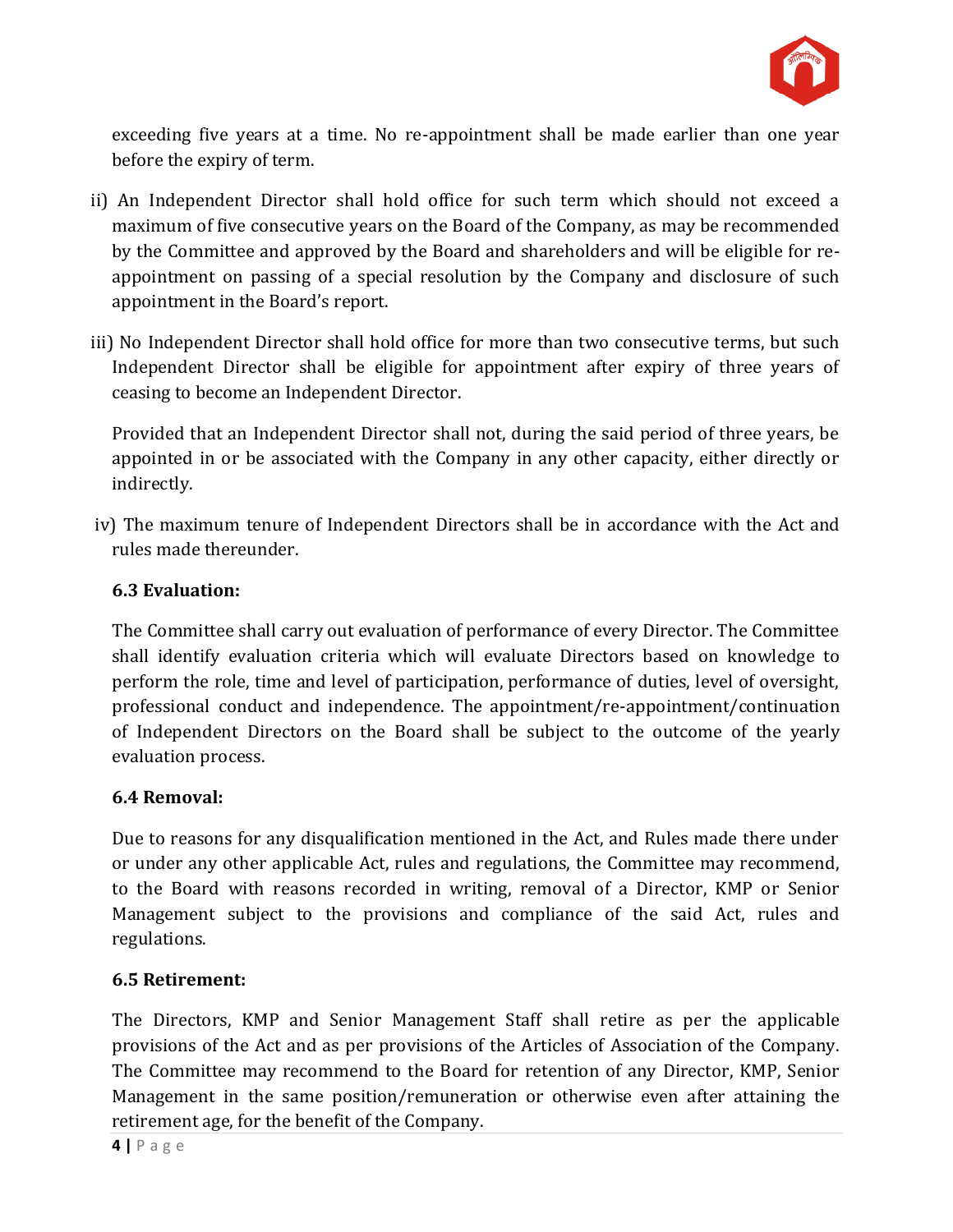

**7. Provisions regarding payment of Remuneration, perquisites to the Managing Director/Whole-time Directors/Manager, Key Management Personnel ("KMP") and Senior Management Personnel**

#### **a. General Provisions**

- i. The remuneration/perquisites/commission etc. to be paid to the Managing Director/Wholetime Directors/Manager, KMP and Senior Management Personnel will be determined by the Committee and recommended to the Board for approval.
- ii. The remuneration/perquisite/commission etc. shall be in accordance with the percentage/slabs / conditions laid down in the Act and shall be subject to approval of the Members of the Company, wherever required.
- iii. Increments to the existing remuneration/compensation structure may be recommended by the Committee to the Board which should be within the slabs approved by the Members of the Company in the case of Managing Director/ Whole Time Director/Manager. The decision of the Committee as to increment shall be final.
- iv. Where any insurance is taken by the Company on behalf of its Managing Director, Wholetime Director, Manager, Chief Executive Officer, Chief Financial Officer, the Company Secretary and any other employees for indemnifying any of them against any liability in respect of a deed for which they may be held guilty in relation to the Company, the premium paid on such insurance shall not be treated as part of the remuneration payable to any such personnel. Provided that if such person is proved to be guilty, the premium paid on such insurance shall be treated as part of the remuneration.

## **b. Remuneration to the Managing Director/Whole-time Directors/Manager, Key Management Personnel ("KMP") and Senior Management Personnel**

- i) The Managing Director/ Whole-time Director/Manager shall be eligible for remuneration as may be recommended by the Committee and approved by the Board of Directors and also Members of the Company, wherever required. The break-up of the pay scale, performance bonus/commission and quantum of perquisites including, employer's contribution to P.F, pension scheme, medical expenses, club fees etc., if any, shall be decided and approved by the Board on the recommendation of the Committee and shall be within the overall remuneration approved by the Members wherever required.
- ii) If, in any financial year, the Company has no profits or its profits are inadequate, the Company shall pay remuneration to its Managing Director / Whole-time Director/Manager in accordance with the provisions of the Act and shall be subject to approval of the Members of the Company.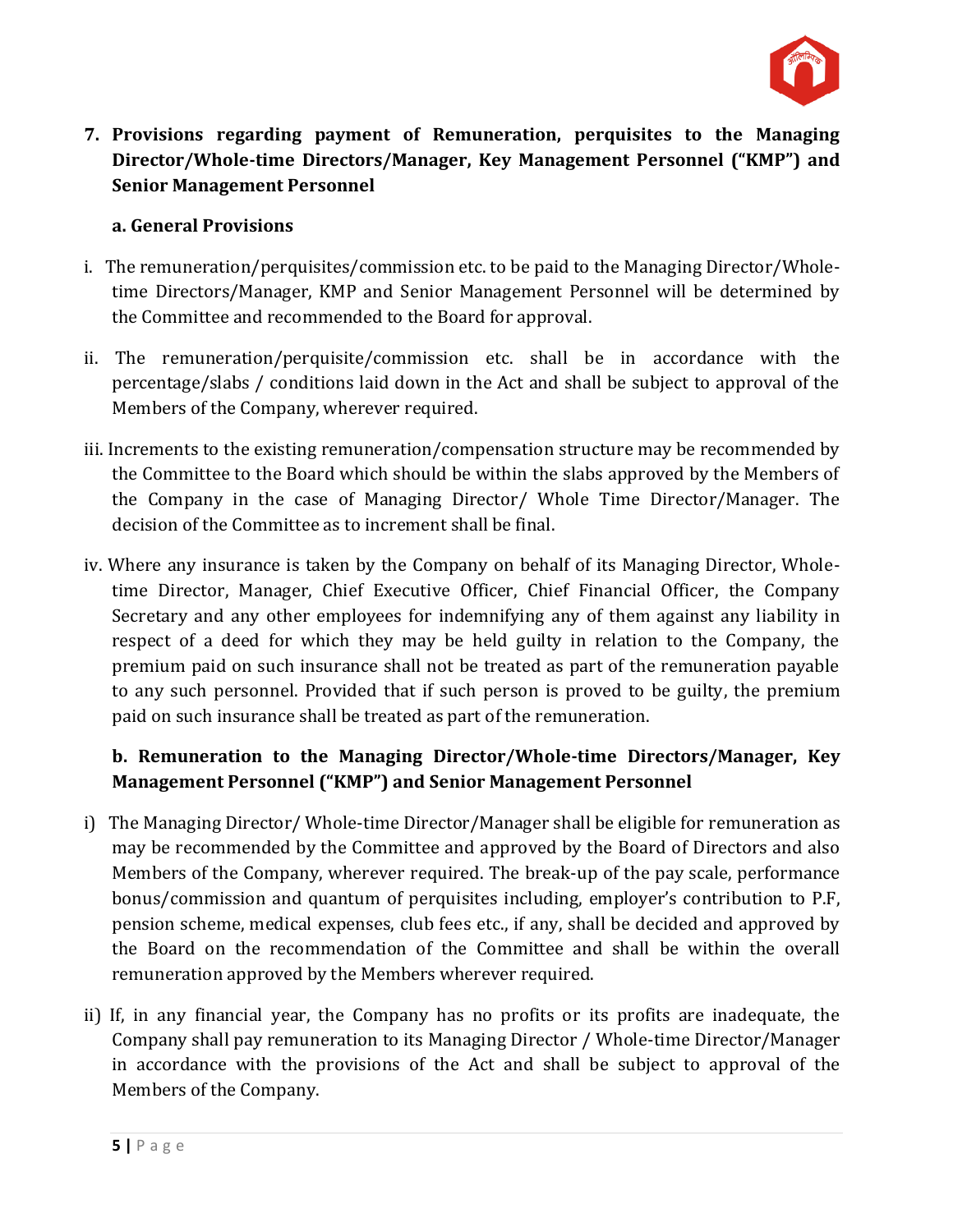

iii) If Managing Director/ Whole-time Director/Manager draws or receives, directly or indirectly by way of remuneration any such sums in excess of the limits prescribed under the Act without the prior approval of the Members of the Company, he / she shall refund such sums to the Company and until such sum is refunded, hold it in trust for the Company. The Company shall not waive recovery of such sum refundable to it unless permitted by the Central Government.

## **c. Remuneration to Non Whole Time Directors (Including Independent Directors) Sitting Fees:**

- i) The Non Whole Time Directors (Including Independent Directors) of the Company shall be paid remuneration by way of sitting fees for attending Meetings of the Board or Committee thereof or for any other purpose whatsoever as may be decided by the Board. The amount of sitting fees shall not exceed the amount prescribed in the Act and the Rules made thereunder.
- ii) The Non-executive/Independent Directors of the Company may be paid profit-linked Commission within the monetary limit as may be recommended by the Board of Directors and approved by the Members of the Company.
- iii) Pursuant to the provisions of the Act, an Independent Director shall not be entitled to any stock option of the Company and shall not be eligible to participate in any share based payment schemes of the Company.
- iv) Any remuneration paid to Non-Executive /Independent Directors for services rendered which are of professional in nature shall not be considered as part of the remuneration for the purposes of clause (ii) above if the following conditions are satisfied:
	- a) The Services are rendered by such Director in his capacity as the professional; and

b) In the opinion of the Committee, the Director possesses the requisite qualification for the practice of that profession.

## **8. Board Diversity Policy**

- i) The Company acknowledges the importance of diversity within the Board and the Committee is fully committed to ensure that a transparent board nomination process is in place which is based on merit and that encourages diversity of thought, experience, background, knowledge, ethnicity, perspective, age and gender.
- ii) The Company recognizes that gender diversity is a significant aspect of diversity and acknowledges the role that woman with the right skills and experience can play in contributing to diversity of perspective in the Boardroom;